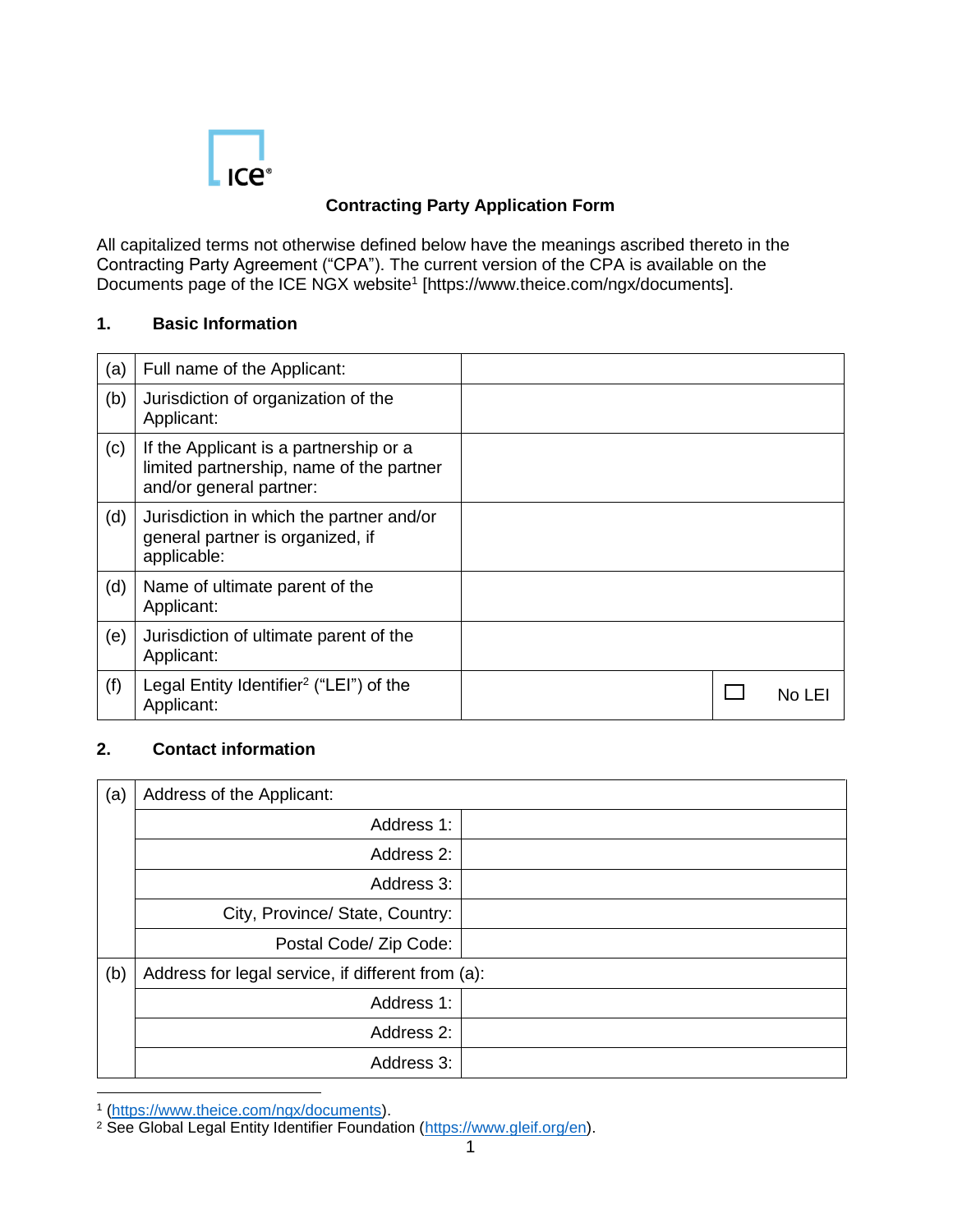

 $\overline{a}$ 

|     | City, Province/ State, Country:           |  |
|-----|-------------------------------------------|--|
|     | Postal Code/ Zip Code:                    |  |
| (c) | Authorized signatory (1):3                |  |
|     | Full name (1):                            |  |
|     | Title $(1)$ :                             |  |
|     | Email (1):                                |  |
|     | Phone (1):                                |  |
|     | Authorized signatory (2)s:4               |  |
|     | Full name (2):                            |  |
|     | Title $(2)$ :                             |  |
|     | Email $(2)$ :                             |  |
|     | Phone $(2)$ :                             |  |
| (d) | Legal or Compliance Contact: <sup>5</sup> |  |
|     | Full name:                                |  |
|     | Title:                                    |  |
|     | Email:                                    |  |
|     | Phone:                                    |  |
| (e) | ICE NGX Administrator: <sup>6</sup>       |  |
|     | Full name:                                |  |
|     | Title:                                    |  |
|     | Email:                                    |  |
|     | Phone:                                    |  |
| (f) | Credit/risk management contact:           |  |
|     | Full name:                                |  |
|     | Title:                                    |  |

<sup>&</sup>lt;sup>3</sup> Person with requisite corporate authority and consent to provide the information requested herein and to sign this Application Form on behalf of the Applicant.

<sup>4</sup> Person with requisite corporate authority and consent to provide the information requested herein and to sign this Application Form on behalf of the Applicant.

<sup>5</sup> ICE NGX's main legal contact at the Contracting Party; receives legal notifications, including for CPA amendments; often someone in the legal or contracts administration department.

<sup>&</sup>lt;sup>6</sup> ICE NGX's main operational contact at the Contracting Party; manages trading permissions and access to the ICE NGX reports portal. This should be the same individual identified as the ICE NGX Administrator in the CP Administration Form.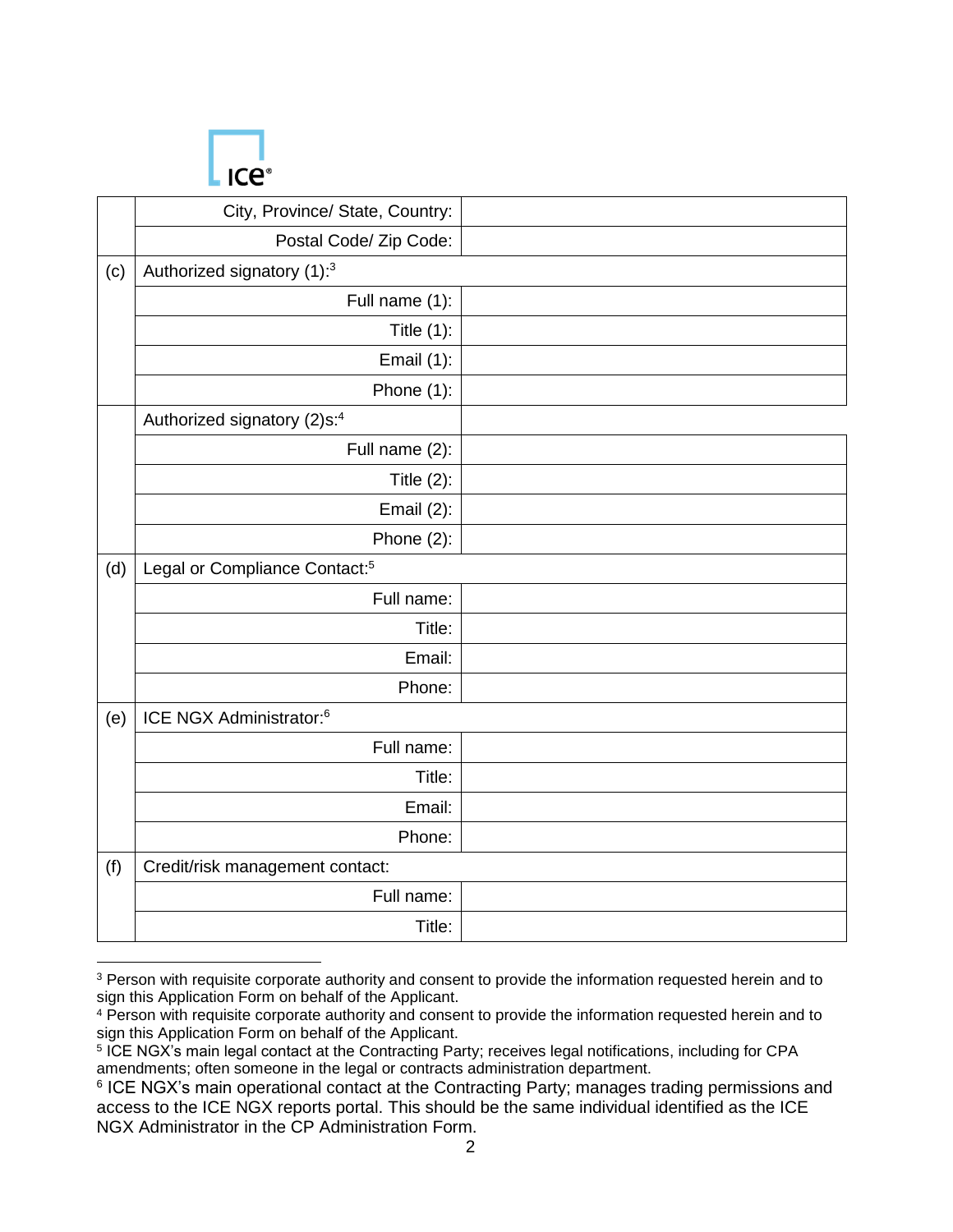

| Email<br>EHI dil. |  |
|-------------------|--|
| Phone:            |  |

## **3. Financial Information**

| (a) | How does the Applicant intend to meet the Minimum Qualification Requirements (select<br>one)? |                                                                                                                                  |  |
|-----|-----------------------------------------------------------------------------------------------|----------------------------------------------------------------------------------------------------------------------------------|--|
|     | Own financials                                                                                | Please attach the most recent annual financials<br>for the Applicant.                                                            |  |
|     | <b>Existing affiliated Contracting Party</b>                                                  | Name of the affiliated Contracting Party:                                                                                        |  |
|     | Controlling Affiliate of the Applicant                                                        | Full legal name of the controlling affiliate:<br>Please attach the most recent annual financials<br>of the controlling affiliate |  |

# **4. Prior Memberships and/or Registrations**

| (a)  | Are any affiliates of the Applicant<br>currently a Contracting Party of ICE<br>NGX?                                                                                                                          | Yes | No  |
|------|--------------------------------------------------------------------------------------------------------------------------------------------------------------------------------------------------------------|-----|-----|
| (i)  | If yes, please specify name of affiliate(s):                                                                                                                                                                 |     |     |
| (ii) | Does the Applicant intend to net<br>collateral and exposure with any current<br>affiliated Contracting Party?                                                                                                | Yes | No. |
|      | If yes, please specify name of the<br>affiliate(s) intending to net with:                                                                                                                                    |     |     |
| (b)  | Has the Applicant or any of its affiliates<br>ever previously been a Contracting<br>Party of ICE NGX?                                                                                                        | Yes | No  |
|      | If yes, please specify name:                                                                                                                                                                                 |     |     |
| (c)  | Is the Applicant or any of its affiliates<br>currently, or has the Applicant or any of<br>its affiliates ever previously been, a<br>participant or member of any other ICE<br>exchange or ICE clearinghouse? | Yes | No  |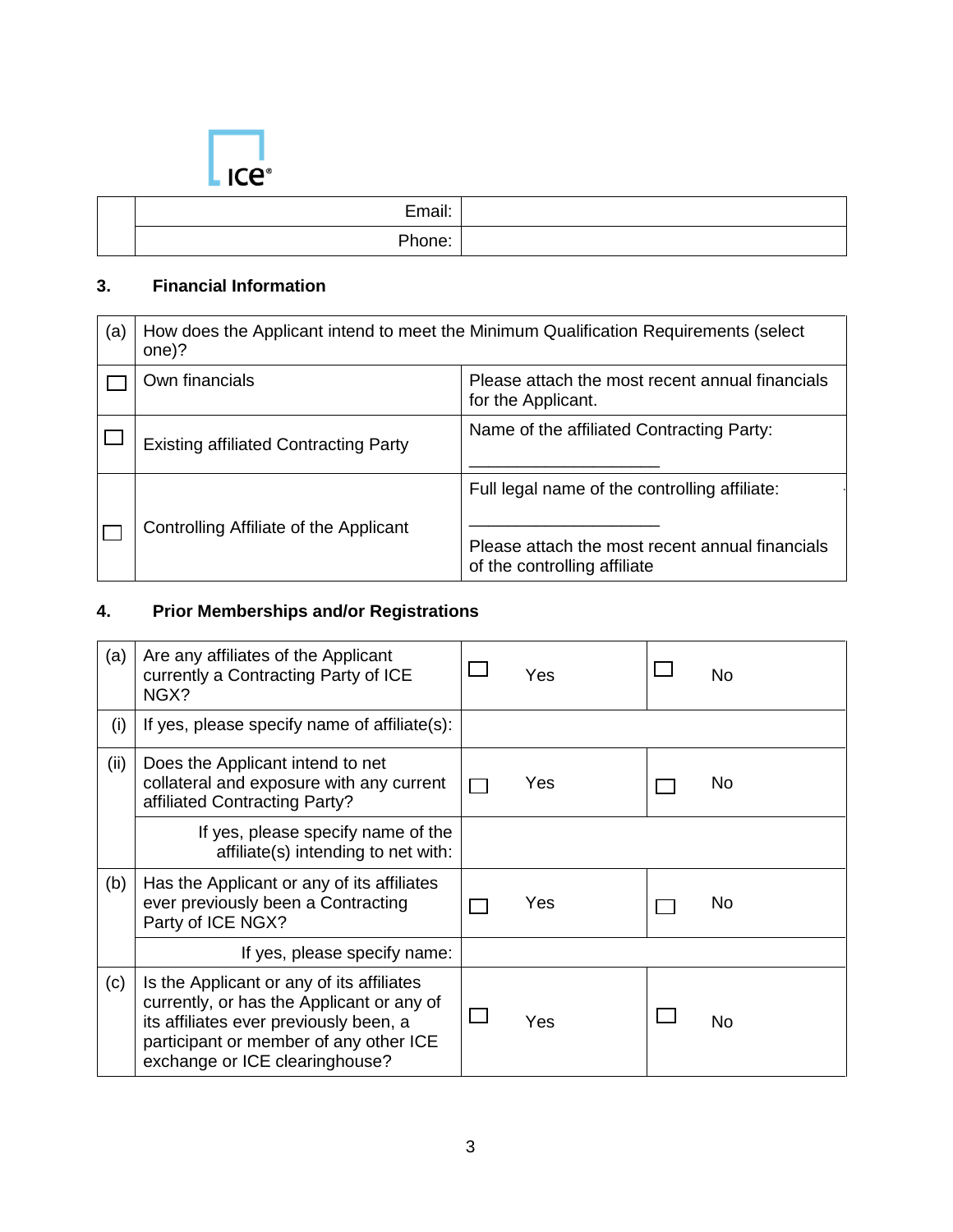

|     | If yes, please specify Applicant or<br>affiliate name and ICE exchange or ICE<br>clearinghouse:                                                                                  |           |
|-----|----------------------------------------------------------------------------------------------------------------------------------------------------------------------------------|-----------|
| (d) | Does the Applicant, or any of its staff in<br>respect of the Applicant, currently have<br>a login for any application within the ICE<br>Trading Platform?                        | Yes<br>No |
|     | If yes, please specify which ICE market<br>or service:                                                                                                                           |           |
| (e) | Has the Applicant ever used, been<br>organized under, operated under or<br>carried on business under any name<br>other than the name listed in item 1(a) of<br>this Application? | Yes<br>No |
|     | If yes, please specify name:                                                                                                                                                     |           |

#### **5. Officers, Directors, and Shareholders**

(a) (i) Please list all officers, directors and, if applicable, principals of the Applicant (please add rows as necessary):

| Name of Individual | Organizational Role | <b>Principal Place of Residence</b><br>(State/ Province, Country) |
|--------------------|---------------------|-------------------------------------------------------------------|
|                    |                     |                                                                   |
|                    |                     |                                                                   |

(ii) If the Applicant is a partnership or limited partnership, please list all officers, directors and, if applicable, principals of each partner and the general partner (please add rows as necessary):

| Name of Individual | Organization and<br><b>Organizational Role</b> | <b>Principal Place of Residence</b><br>(State/ Province, Country) |
|--------------------|------------------------------------------------|-------------------------------------------------------------------|
|                    |                                                |                                                                   |
|                    |                                                |                                                                   |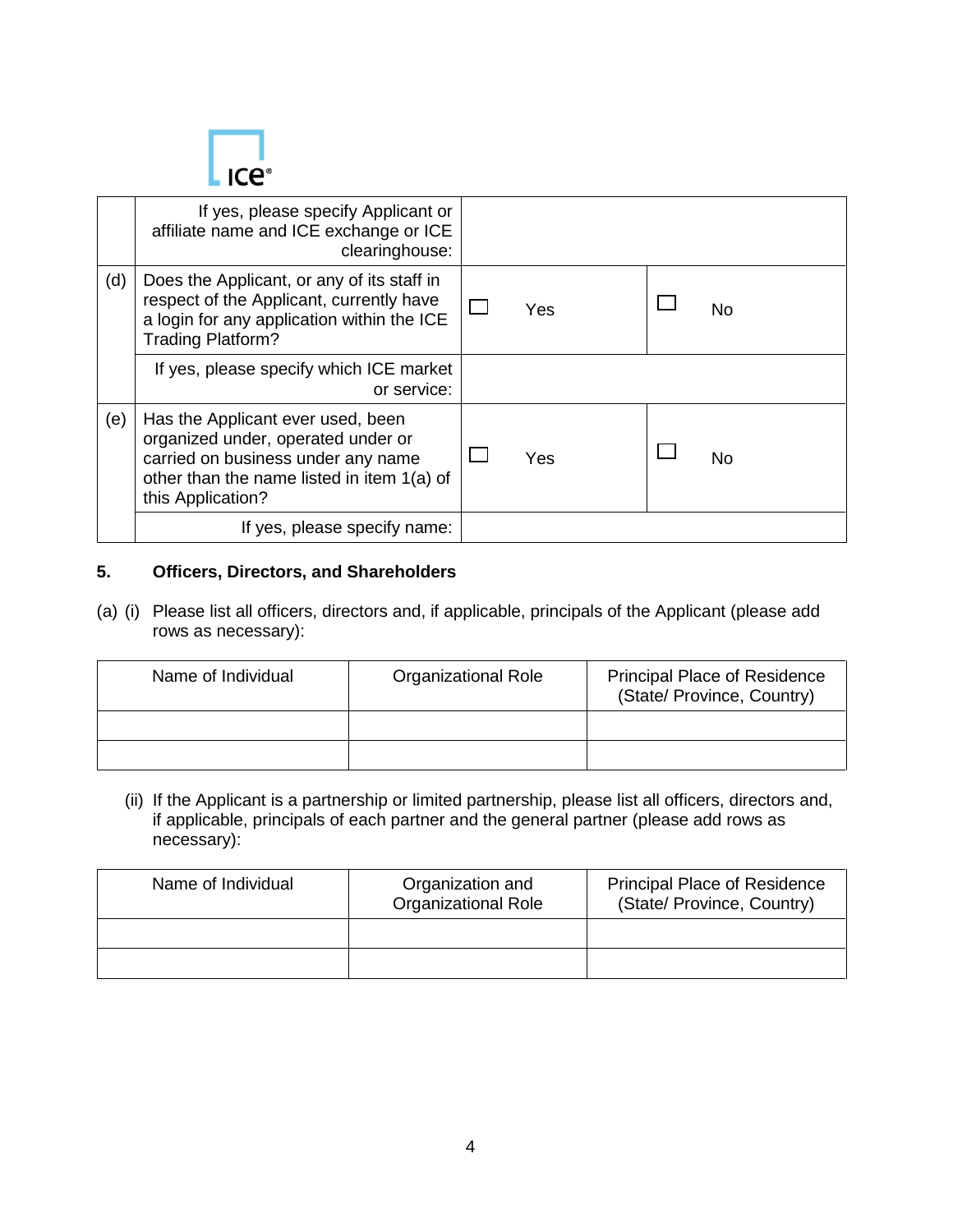

(b) Please list all shareholders (individual person or legal entity) directly or indirectly holding an equity interest of 10% (or greater) in the Applicant, including as beneficial owner (please add rows as necessary):

| Name of Holder or Beneficial Owner<br>of Equity Interest | Individual or<br>Legal Entity? | Principal Residence (Individual) or<br>Jurisdiction of Organization (Legal Entity)<br>(State/ Province, Country) |
|----------------------------------------------------------|--------------------------------|------------------------------------------------------------------------------------------------------------------|
|                                                          |                                |                                                                                                                  |
|                                                          |                                |                                                                                                                  |

### **6. Regulatory and Other Information**

| (a) | Is the Applicant or any of its affiliates<br>currently, or has the Applicant or any of<br>its affiliates ever been in the past,<br>registered under any category with or by<br>a Canadian, U.S., UK or European<br>securities, commodities or futures<br>regulatory authority (e.g., CFTC, SEC,<br>Provincial regulators, etc.) or self-<br>regulatory organization (e.g., NFA,<br>IIROC, FINRA).<br>If yes, please specify: | Yes | <b>No</b> |
|-----|------------------------------------------------------------------------------------------------------------------------------------------------------------------------------------------------------------------------------------------------------------------------------------------------------------------------------------------------------------------------------------------------------------------------------|-----|-----------|
|     | Name of entity:                                                                                                                                                                                                                                                                                                                                                                                                              |     |           |
|     | <b>Regulatory Status:</b>                                                                                                                                                                                                                                                                                                                                                                                                    |     |           |
|     | <b>Regulator or Self-regulatory</b><br>organization:                                                                                                                                                                                                                                                                                                                                                                         |     |           |
|     | Period of registration:                                                                                                                                                                                                                                                                                                                                                                                                      |     |           |
| (b) | Is the Applicant's business operations<br>regulated by any utilities, commodities<br>or other regulator not described in (a)?                                                                                                                                                                                                                                                                                                | Yes | <b>No</b> |
|     | If yes, please specify regulator:                                                                                                                                                                                                                                                                                                                                                                                            |     |           |
| (c) | Has the Applicant, or any of its affiliates,<br>previously been refused participation on,<br>suspended, or expelled from any<br>regulated market or clearinghouse?                                                                                                                                                                                                                                                           | Yes | <b>No</b> |
|     | If yes, please specify:                                                                                                                                                                                                                                                                                                                                                                                                      |     |           |
|     | Name of entity:                                                                                                                                                                                                                                                                                                                                                                                                              |     |           |
|     | Regulated market or clearinghouse:                                                                                                                                                                                                                                                                                                                                                                                           |     |           |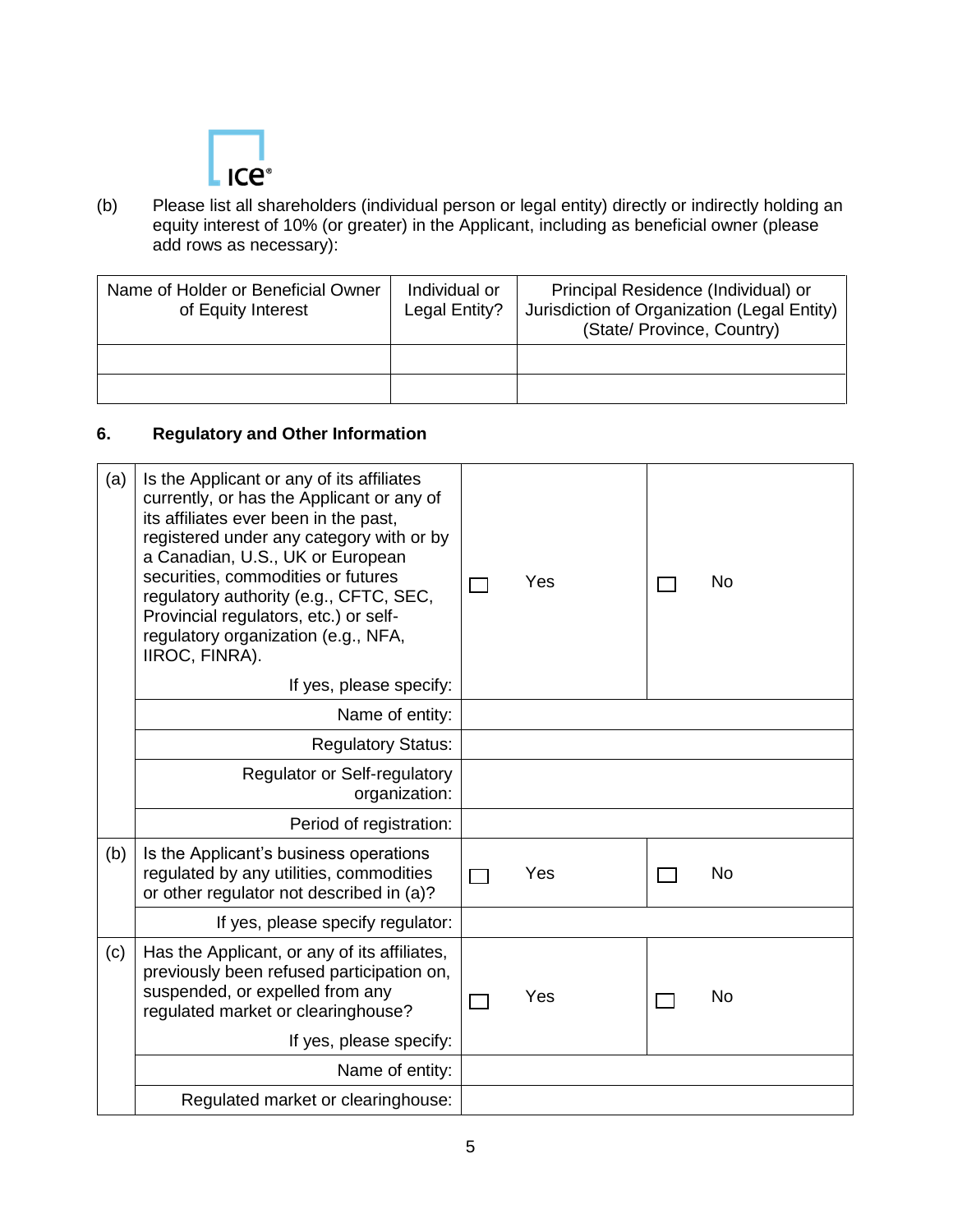

|     | Date/ Period:                                                                                                                                                                                                                                        |                                  |
|-----|------------------------------------------------------------------------------------------------------------------------------------------------------------------------------------------------------------------------------------------------------|----------------------------------|
|     | Reason:                                                                                                                                                                                                                                              |                                  |
|     | Comments:                                                                                                                                                                                                                                            |                                  |
| (d) | Is the Applicant or any affiliate, or any<br>officer, director, principal or trader of the<br>Applicant or any affiliate, currently<br>subject to disciplinary action or part of<br>ongoing disciplinary proceedings by any<br>regulatory authority? | No<br>Yes                        |
|     | If yes, please specify:                                                                                                                                                                                                                              |                                  |
|     | Name of entity:                                                                                                                                                                                                                                      |                                  |
|     | Name of regulatory authority:                                                                                                                                                                                                                        |                                  |
|     | Date of disciplinary action:                                                                                                                                                                                                                         |                                  |
|     | Reason for disciplinary action - provide<br>copy of disciplinary decision or records:                                                                                                                                                                |                                  |
|     | Comments:                                                                                                                                                                                                                                            |                                  |
| (e) | Is the Applicant aware of any material<br>claims, litigation or other outstanding<br>judgments pending against the Applicant<br>or any of its Affiliates?                                                                                            | $\mathbf{1}$<br>Yes<br><b>No</b> |
|     | If yes, please specify:                                                                                                                                                                                                                              |                                  |
|     | Date:                                                                                                                                                                                                                                                |                                  |
|     | Details:                                                                                                                                                                                                                                             |                                  |

# **7. Operational Readiness**

| (a) | Does the Applicant have a written risk<br>management policy, as described in<br>section 2.6(h) of the CPA and paragraph<br>8(a)(i) of Schedule C to the CPA?   | Yes | No |
|-----|----------------------------------------------------------------------------------------------------------------------------------------------------------------|-----|----|
|     | If no, specify anticipated date for<br>establishing a written risk management<br>policy:                                                                       |     |    |
|     | Comments:                                                                                                                                                      |     |    |
| (b) | If the Applicant intends to trade<br>physically-delivered natural gas, does the<br>Applicant have the necessary pipeline<br>agreements and mnemonics in place? | Yes | No |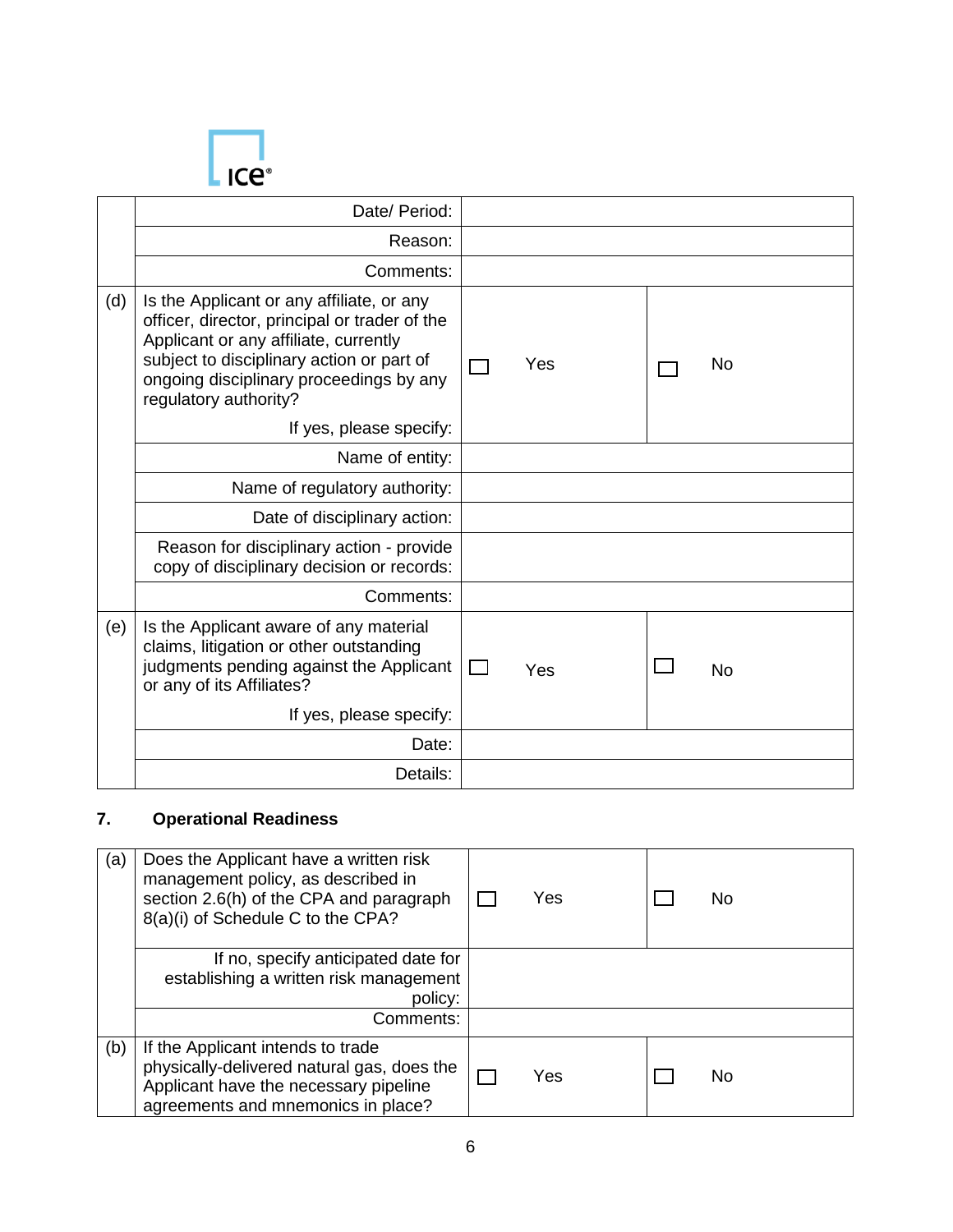

|     | If no, specify anticipated date for<br>obtaining pipeline mnemonics:<br>Comments:                                                                                |           |  |
|-----|------------------------------------------------------------------------------------------------------------------------------------------------------------------|-----------|--|
| (c) | If the Applicant intends to trade<br>physically-delivered ERCOT power<br>products, does the Applicant have the<br>necessary arrangements in place with<br>ERCOT? | Yes<br>No |  |
|     | If no, specify anticipated date for<br>establishing arrangements with ERCOT:<br>Comments:                                                                        |           |  |

### **8. Document Checklist**

| (à  | Constating documents                                                 | Yes | Comments: |
|-----|----------------------------------------------------------------------|-----|-----------|
| (b) | Constating documents of partner or<br>general partner, if applicable | Yes | Comments: |
| (c) | <b>Financial Statements (see Section 3)</b>                          | Yes | Comments: |
| (d) | Copies of disciplinary decisions or<br>records, if applicable        | Yes | Comments: |

[*Acknowledgements follow.*]